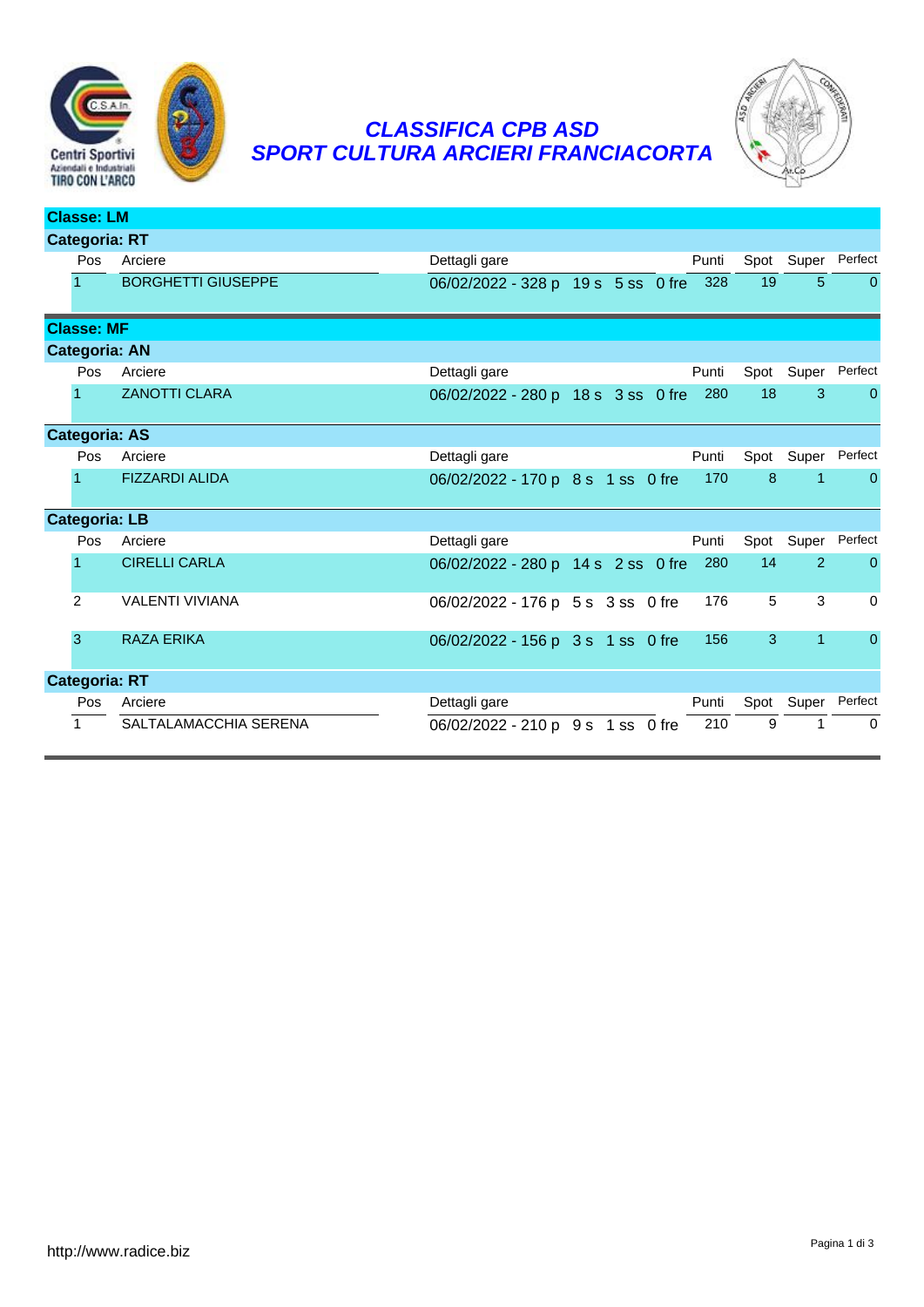

**Classe: MM**

## *CLASSIFICA CPB ASD SPORT CULTURA ARCIERI FRANCIACORTA*



# **Categoria: AN** Pos Arciere **Dettagli gare** Dettagli gare Punti Spot Super Perfect 1 SALVINI ANTONELLO 06/02/2022 - 342 p 19 s 6 ss 0 fre 342 19 6 0 2 DI VENTURA VALENTINO 06/02/2022 - 302 p 14 s 6 ss 0 fre 302 14 6 0 **Categoria: AS** Pos Arciere **Punti Spot Super Perfect** Punti Spot Super Perfect 1 FRANZINI GINO 06/02/2022 - 248 p 12 s 1 ss 0 fre 248 12 1 0 2 SUPERTI EZIO 06/02/2022 - 220 p 8 s 2 ss 0 fre 220 8 2 0 3 DALL'ERA PIERDOMENICO 06/02/2022 - 218 p 8 s 2 ss 0 fre 218 8 2 0 4 MARINI LUCIANO 06/02/2022 - 208 p 4 s 1 ss 0 fre 208 4 1 0 5 BELLERI MAURIZIO 06/02/2022 - 196 p 8 s 3 ss 0 fre 196 8 3 0 6 POLI ALESSANDRO 06/02/2022 - 148 p 4 s 1 ss 0 fre 148 4 1 0 **Categoria: FS**

| Pos | Arciere           | Dettagli gare                              |  | Punti |      | Spot Super Perfect |
|-----|-------------------|--------------------------------------------|--|-------|------|--------------------|
|     | RONCHI ALESSANDRO | 06/02/2022 - 464 p 34 s 21 ss 0 fre 464 34 |  |       |      |                    |
|     | PEDRONI ANTONELLO | 06/02/2022 - 434 p 31 s 17 ss 0 fre 434    |  |       | - 31 |                    |

### **Categoria: LB**

| Pos | Arciere                 | Dettagli gare                             |  | Punti |   |   | Spot Super Perfect |
|-----|-------------------------|-------------------------------------------|--|-------|---|---|--------------------|
|     | <b>MALZANI MASSIMO</b>  | 06/02/2022 - 284 p 17 s 3 ss 0 fre 284 17 |  |       |   |   | 0                  |
|     | <b>GHIDINI ENNIO</b>    | 06/02/2022 - 216 p 9 s 1 ss 0 fre 216     |  |       | 9 |   | $\Omega$           |
|     | <b>VIANELLI SILVANO</b> | 06/02/2022 - 210 p 8 s 2 ss 0 fre 210     |  |       | 8 |   | $\Omega$           |
|     | MARCHETTI MARCANTONIO   | 06/02/2022 - 196 p 6 s 3 ss 0 fre         |  | 196   | 6 | 3 | $\Omega$           |

#### **Categoria: RM**

| Pos | Arciere                 | Dettagli gare                          |  | Punti |     |   | Spot Super Perfect |
|-----|-------------------------|----------------------------------------|--|-------|-----|---|--------------------|
|     | <b>GALERI MANUEL</b>    | 06/02/2022 - 358 p 24 s 6 ss 0 fre 358 |  |       | -24 | 6 | $\Omega$           |
|     | <b>BORGHETTI ANDREA</b> | 06/02/2022 - 350 p 17 s 9 ss 0 fre 350 |  |       | 17  |   | $\Omega$           |
|     | <b>PEDRINI LUCA</b>     | 06/02/2022 - 290 p 14 s 3 ss 0 fre 290 |  |       | 14  |   | $\Omega$           |
|     | <b>VIOTTI MAURIZIO</b>  | 06/02/2022 - 254 p 11 s 0 ss 0 fre 254 |  |       | 11  | 0 | 0                  |